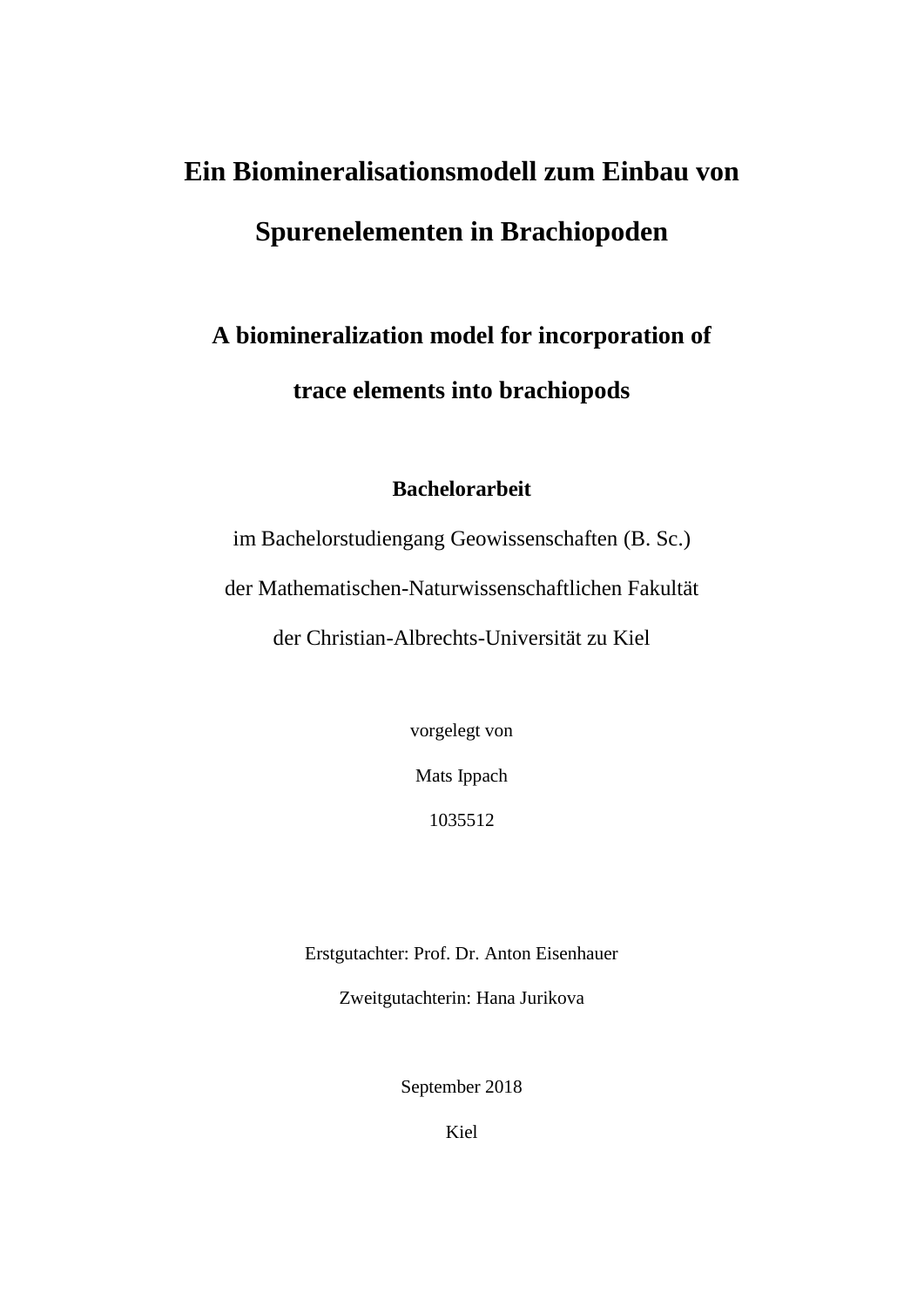#### Abstract

Rising CO<sup>2</sup> concentration in the atmosphere leads to acidification of the ocean and changes in marine carbonate system chemistry. To understand the climate sensitivity and better predict future changes, we must learn from the past, which is possible via paleo-proxies. Brachiopods are suggested as a valuable archive for proxy applications, because of their widespread distribution during the Phanerozoic. To date, there are only a few studies, which tested geochemical proxy relationships on the recent species. In order, to assess the potential proxy use as well as their resistance against extreme environmental conditions cold water brachiopods *Magellania venosa* from Chile were cultured under controlled laboratory conditions. The experimental treatments comprised tanks with different degrees of acidification mediated by bubbling of air enriched in CO2. Chemical analyses of the artificial culture seawater and their calcitic shells were performed via ICP-OES and ICP-MS, respectively. This enabled us to examine the incorporation of several trace elements, specifically Li, B, Na, Mg, Sr and Ba into brachiopod shells and their dependence of the carbonate system. While all the data is available, the principle focus of this thesis is on Mg and Sr. It is shown that the partitioning of Mg and Sr, between the culture seawater and shell positively correlates to changes in the dissolved inorganic carbon (DIC). However, because Mg is a physiologically relevant element and can be regulated by biological processes, only Sr that is physiologically inert is suggested as reliable proxy. A novel biomineralization model was developed to comprehend the incorporation of Sr into the shell, describing the potential underlying proxy mechanisms. We assume that changes in the dissolved inorganic carbon (DIC) content of seawater induce DIC changes in the calcifying fluid due to passive diffusion through the epithelial mantle. Based on constant growth rate and pH of the calcifying fluid, we assume that the saturation state  $(\Omega_{cal})$  of the calcifying fluid is also constant. To accommodate to the changes in DIC, while maintaining constant  $\Omega_{cal}$ of the calcifying fluid, it is proposed that that brachiopods regulate  $Ca^{2+}$  in the calcifying fluid. Sr transport is, however, assumed to remain unaffected, but relatively more Sr would be incorporated into the shell under high DIC, because of its substitution for Ca in the crystal lattice. This model fits well to the measured values and explains the observed partitioning coefficients. We also provide a comparison to a similar study on foraminifera of Keul et al. (2017), indicating a good agreement despite the different calcification mechanisms of brachiopods and foraminifera. This model brings new insights into the biomineralization processes of brachiopods, as well as lay the basis for the Sr proxy functioning in brachiopods.